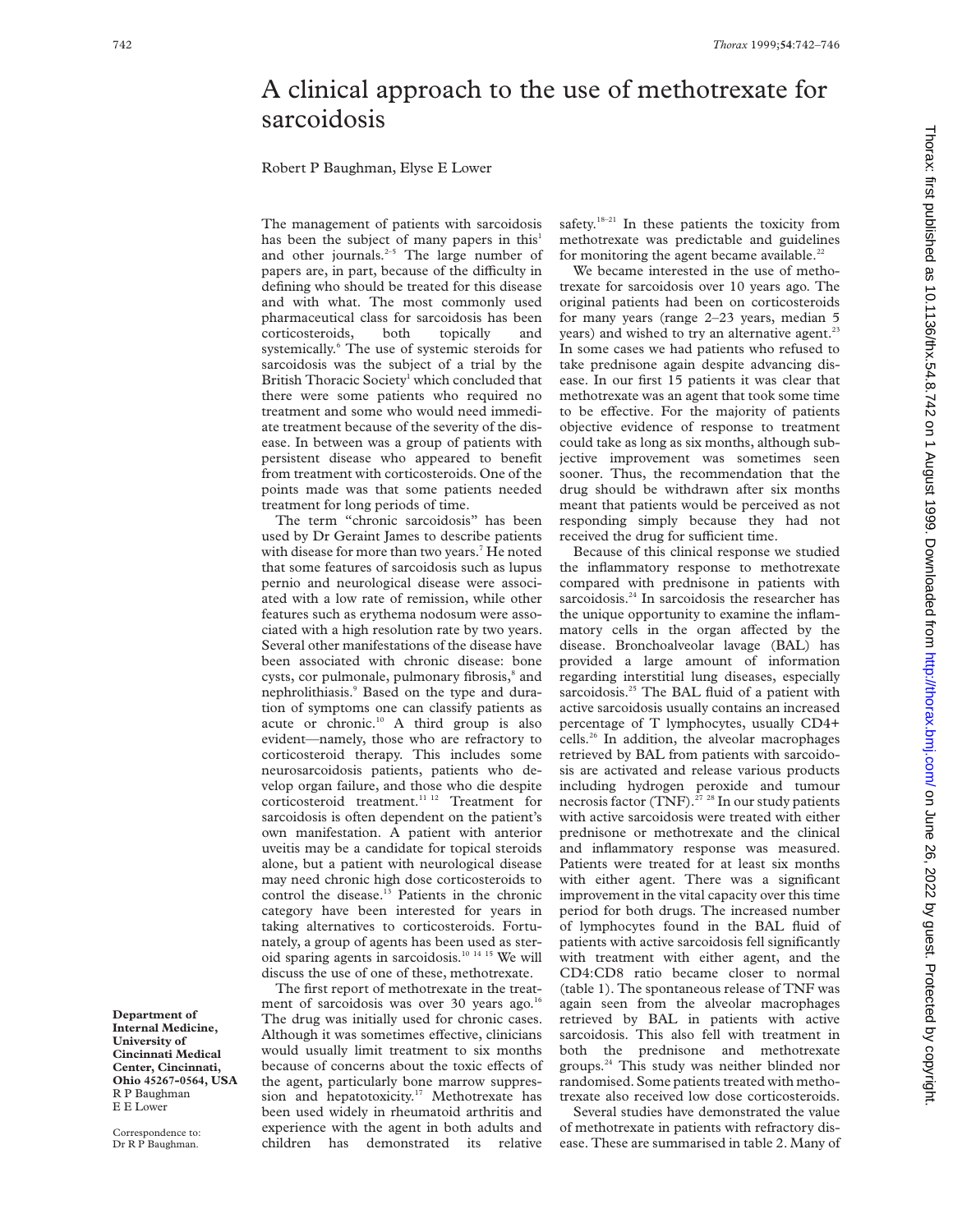Table 1 Mean (SE) results of methotrexate versus prednisone in sarcoidosis<sup>24</sup>

|                                                  | Methotrexate                |                             | Prednisone                  |                                           |
|--------------------------------------------------|-----------------------------|-----------------------------|-----------------------------|-------------------------------------------|
|                                                  | <b>Before</b><br>treatment. | After<br>treatment.         | <b>Before</b><br>treatment. | After<br><i>treatment</i>                 |
| Vital capacity (1)                               | 2.4(0.14)                   | $2.8(0.18)$ <sup>+</sup>    | 2.5(0.14)                   | $3.1(0.18)$ <sup>+</sup>                  |
| BAL lymphocyte (%)                               | (3.4)<br>37                 | 16(2.7)                     | 30(3.5)                     | $16(2.7)$ <sup>+</sup>                    |
| BAL lymphocyte CD4:CD8<br>Macrophage TNF release | 7.4(2.69)                   | 4.0(1.90)                   | 7.3(1.52)                   | 3.3(0.67)                                 |
| (units/10 <sup>6</sup> cells)                    | (44.4)<br>111               | $(15.4)$ <sup>±</sup><br>24 | 89<br>(29.2)                | $(9.2)$ <sup><math>\pm</math></sup><br>18 |

BAL = bronchoalveolar lavage; TNF = tumour necrosis factor.

†p<0.001, ‡p<0.05 versus before treatment.

these reports concerned a few cases with chronic disease. The most common manifestations include skin disease, especially lupus pernio. The response rate for skin disease appears high. The patients with lung disease are less likely to respond, with about half of patients reporting some response. One difficulty with these case reports is the fact that one does not have a sense of how many cases did not respond to treatment. One group reported on their use of methotrexate with both corticosteroids and cyclosporin.<sup>29</sup> Although there was a good clinical response, it was not clear how much the methotrexate contributed to the effectiveness. It was the best tolerated of the three drugs given.

In a study of paediatric sarcoidosis, children received methotrexate following a strict protocol.30 Corticosteroids were used for the first weeks only in six of seven cases. They were treated with methotrexate for one year and the clinical response was scored using a composite of the various symptoms encountered. The methotrexate was associated with a significant improvement in the clinical score compared with placebo alone. One criticism of this study is the use of a clinical score rather than objective measurements.<sup>31</sup> However, most patients have a multisystem disease, with many of the symptoms being subjective. These include fatigue, myalgias, and pain, and are true symptoms for the patient, representing indications for treatment.

We have treated a large number of patients with methotrexate.<sup>13 32 33</sup> Table 3 summarises our experience with the clinical response in 50 patients treated for at least two years.<sup>32</sup> It is clear that not all patients will respond to methotrexate. In some patients we did not see a response but were able to reduce the dosage of prednisone. Our overall response rate in that study was 66%. In a follow up report of 209 patients treated for at least six months with methotrexate 52% appeared to be in remission and 16% were stable on methotrexate with or without low dose prednisone.<sup>33</sup> In a separate report patients with neurosarcoidosis who were treated with various agents were analysed. Methotrexate was given to 28 of these patients and a response was seen in  $61\%$ .<sup>13</sup>

The long standing use of methotrexate for malignancy, rheumatoid arthritis, and psoriasis has given an understanding of the toxicity of the drug. There appear to be four major categories of toxicity: haematological, gastrointestinal, pulmonary, and hepatic.<sup>18 34</sup> There does not seem to be a particular toxicity in sarcoidosis patients that has not been reported in the other groups, although the frequency of haematological and hepatic toxicity may be higher in sarcoidosis patients because of underlying organ involvement.

Sarcoidosis can affect the bone marrow. $35-37$ The toxicity can be the result of mechanical disruption of the marrow by granulomas as well as an indirect effect from the various cytokines released. Serial studies of patients with sarcoidosis have shown one or more haematological abnormalities in over half of the cases.<sup>35 38</sup> Lymphopenia is the most common abnormality. Significant anaemia is seen in 20% of cases and leukopenia occurs in 10% of cases. The reduction of the neutrophil count below 3000 cells/cm<sup>3</sup> can lead to problems when giving a bone marrow suppressive agent such as methotrexate. However, monitoring of the white blood count on a regular basis is usually sufficient to avoid this complication.

Methotrexate can cause mucositis as well as nausea and even vomiting.18 34 This is a dose dependent effect, although there is enough variation in patient sensitivity that one can see toxicity even at the low doses used for sarcoidosis. Folate is a useful antidote for the toxicity of methotrexate and does not appear to inhibit the benefit of the drug. In one study of patients with rheumatoid arthritis the routine use of folate significantly reduced toxicity from

*Table 2 Summary of reports of methotrexate for sarcoidosis*

| Reference               | Patients<br>treated | Response                                      | Other drugs                                 | Major organs              |
|-------------------------|---------------------|-----------------------------------------------|---------------------------------------------|---------------------------|
| $\rm Lacher^{16}$       |                     |                                               | Prednisone tapered off                      | Lungs, skin               |
| Veien <sup>51</sup>     | 16                  | $12/16$ with skin, $3/4$<br>with eye          | None                                        | Skin, lungs, eye          |
| $\rm Fenton^{52}$       | 1                   |                                               | Prednisone tapered                          | Nasal, skin               |
| $Lower^{23}$            | 15                  | Lungs in $9/15$ , skin $3/3$ ,<br>liver $2/2$ | Prednisone tapered in 9/10                  | Lung, liver, skin,        |
| Soriano <sup>53</sup>   |                     |                                               | Prednisone discontinued                     | Neurological, Heerfordt's |
| Webster <sup>54</sup>   | 3                   | 3                                             | Intralesional corticosteroids               | Skin                      |
| Chittock <sup>55</sup>  |                     |                                               | Prednisone tapered                          | Pleural                   |
| $\rm{Henderson}^{56}$   |                     |                                               | No.                                         | Laryngeal, cutaneous      |
| Rajendran <sup>57</sup> | 12                  | Excellent 7, good 4                           | Four good responders on prednisone          | Skin                      |
| $Lower^{32}$            | 50                  | Lung in 17/50, skin in<br>16/17, eye in 2/2   | Prednisone tapered in 29/33, 16 tapered off | Lungs, skin, eyes         |
| Lennarson <sup>58</sup> | 1                   |                                               | Prednisone tapered                          | Eye                       |
| Kaye <sup>59</sup>      | 5                   | 5                                             | Prednisone tapered in 4 of 4                | Musculoskeletal, liver    |
| Agbogu <sup>60</sup>    | 3                   |                                               | Prednisone tapered                          | Neurological              |
| $Pia^{29}$              | 11                  | 11                                            | Corticosteroids, cyclosporin                | Lung, skin, arthritis     |
| $G$ edalia $^{30}$      | 7                   | Complete 5, partial 1                         | Prednisone for four weeks only in 6 of 7    | Skin, joints, eye, lung   |
| Lower <sup>13</sup>     | 28                  | 17                                            | Prednisone tapered in all                   | Neurological              |
| Morishita <sup>61</sup> | 9                   | 5                                             | Prednisone                                  | Cardiac                   |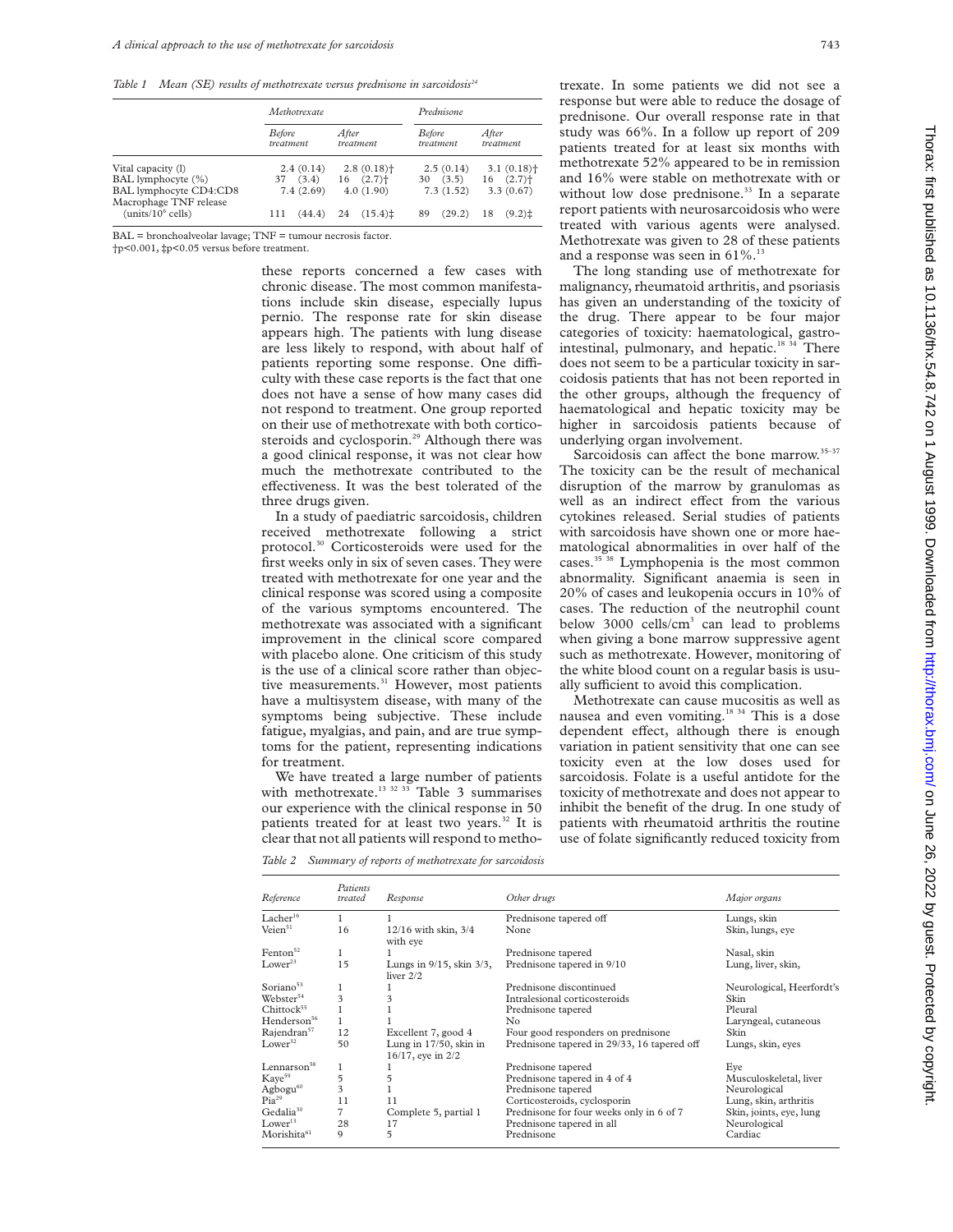| Organ involved $*$ | No with<br>involvement | No. (%)<br>responding |
|--------------------|------------------------|-----------------------|
| Lung               | 47                     | 22 (47)               |
| Skin               | 17                     | 16 (94)               |
| Liver              |                        | 3(43)                 |
| Nervous system     |                        | 3(43)                 |
| <b>Toints</b>      | 3                      | 3(100)                |
| Any organ          | 50                     | 33 (66)               |

\*Patients could have more than one organ involved.

methotrexate.<sup>39</sup> We do not usually start with folate because over half of our patients tolerate the methotrexate without having to use it. If the patient develops any gastrointestinal symptoms we give the dose in a split manner (half one day, half the next) and add oral folate. This can be done either as a single agent (1 mg/day) or as part of a multivitamin supplement. Many vitamins contain only relatively small amounts of folate in order to avoid masking signs of pernicious anaemia. Prenatal vitamins contain a relatively larger dose of folate and we tend to use these in patients as a general multivitamin supplement.

Hypersensitivity pneumonitis has been associated with methotrexate therapy. $40-42$  The risk is associated with the cumulative dose and some reports suggest that as many as 5% of patients on chronic therapy can develop hypersensitivity pneumonitis. Since sarcoidosis affects the lung in 90% of patients, there may be confusion regarding pulmonary toxicity. Fortunately, pulmonary toxicity from methotrexate is usually dose dependent, occurring after months to years of treatment. Patients with pulmonary sarcoidosis are usually being followed with serial chest radiographs and pulmonary function studies. A worsening of pulmonary symptoms in a patient who has been on methotrexate warrants evaluation. If no other cause such as infection can be found, consideration should be given to stopping the drug and seeing if symptoms are relieved. In over 200 patients treated we have seen three patients with possible methotrexate pulmonary toxicity.32 All three cases had cough associated with the drug that resolved with discontinuation of the drug and treatment with corticosteroids. All patients developed cough again when rechallenged with methotrexate. None of the cases developed definite worsening of their pulmonary function or chest radiograph. We presume that the patients were treated prior to the development of a complete hypersensitivity pneumonitis. However, cough and obstructive disease have been reported as a distinct pulmonary toxicity from methotrexate.<sup>43</sup>

The major toxicity associated with long term methotrexate use is hepatotoxicity.<sup>20 44</sup> This problem has been well appreciated and guidelines have been established in patients taking chronic methotrexate.<sup>22</sup> The most conservative is to re-evaluate the patient after each gram of cumulative therapy. We have chosen this approach in our patients. We usually withdraw the drug at each gram of cumulative dose (approximately every two years). If the patient remains stable, nothing further is required. If symptoms occur the drug is reinstituted to

determine whether the patient will respond to methotrexate. If the patient improves (usually within two months) then a liver biopsy is performed to determine whether the patient can remain on the drug. If methotrexate toxicity is seen the drug is withdrawn. Of the first 90 liver biopsy specimens we have taken, nine had evidence of methotrexate toxicity and the drug was withdrawn in all cases. None went on to develop irreversible liver damage.

Given the concerns about the hepatic toxicity of methotrexate, the question is why not perform liver function tests? We do measure liver function on a regular basis but find that liver toxicity is not easily predicted on the basis of any of the liver function tests.<sup>32</sup> Figure 1 summarises the results of liver function tests in 27 patients undergoing liver biopsy after two or more years of treatment with methotrexate. The biopsy results of nine patients with methotrexate toxicity are compared with those of nine patients with sarcoidosis in their liver and nine patients with neither sarcoidosis nor methotrexate toxicity. The highest abnormal liver function test result for each patient in each group is shown. As can be seen, there was considerable overlap between the three groups. Thus, no liver function test abnormality predicted disease. If a patient develops marked worsening of liver function then methotrexate should be evaluated. The presence of liver disease due to sarcoidosis is not a contraindication to treatment with methotrexate. In our patients with liver involvement from sarcoidosis we have found that methotrexate may improve the liver function tests. Methotrexate has also been used for idiopathic granulomatous hepatitis.45

Other toxicities should be considered with methotrexate use. The drug is clearly teratogenic and has been shown to cause spontaneous abortions in early pregnancies. Patients (both male and female) should be advised to use adequate birth control for up to six months after discontinuation of the drug. Although there is some concern that methotrexate can cause malignancy,<sup>46</sup> several large series have failed to show an increase in malignancy in patients treated with methotrexate and followed for up to 10 years.<sup>47 48</sup> This type of long term carcinogenic study has not yet been reported in patients with sarcoidosis.



*Figure 1 The highest abnormality of alkaline phosphatase and alanine aminotransferase (ALT) levels in patients undergoing liver biopsy after two years of treatment with methotrexate. Patients were classified as either being negative (*n*), having methotrexate toxicity (* ♦*), or sarcoidosis involvement (*È*).*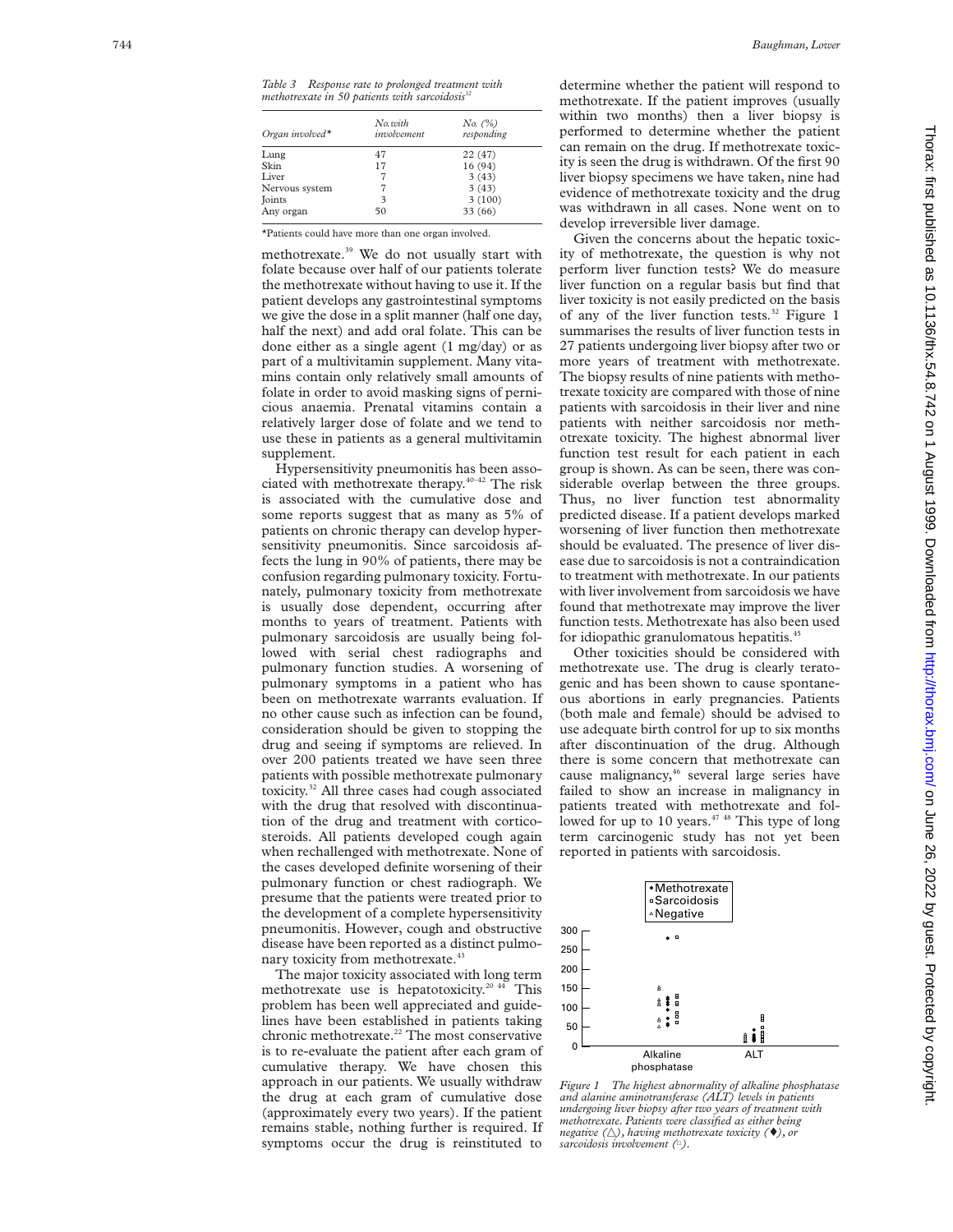

*Figure 2 Approach of University of Cincinnati Interstitial Lung Disease Clinic to the management of patients started on methotrexate.*

Given the above information, our approach to the use of methotrexate in patients with sarcoidosis is summarised in fig 2. The typical patient has been on corticosteroids for more than a year, usually two. The patient who can be controlled with low doses of corticosteroids of less than 10 mg/day prednisone or its equivalent is usually not considered a candidate for treatment with methotrexate. Some patients will refuse to continue corticosteroids at any dose, and they are also candidates for methotrexate. Rarely, patients with severe problems with corticosteroids and systemic symptoms associated with prolonged disease will be treated with methotrexate. Patients are usually started on 10 mg per week of the drug orally. Intramuscular administration may be cheaper in some situations, but the dose should be reduced by half. The patient is seen every 4–6 weeks.

The complete blood count is checked for white blood cells and platelet numbers. If the white blood cells drop below 3000/mm<sup>3</sup> then we reduce the dose by half. In patients who are neutropenic to begin with, the starting dose is reduced and the patient monitored to be sure that the absolute neutrophil count does not go below 1000 cells/mm<sup>3</sup>. The platelets may also decrease with treatment but will respond to lowering the dosage.

Methotrexate is excreted by the kidney and the serum creatinine levels should therefore be monitored. A concern has been raised in the rheumatology literature regarding the use of non-steroidal agents with methotrexate.<sup>49</sup> Since this is a common situation in patients with chronic pain, it is not a trivial problem. However, the drug interaction appears to be caused by the effect of the non-steroidal agents on renal function, further emphasising the need for routine renal function studies. The monitoring of liver function has been alluded to earlier. We have found occasional transient increases in liver enzymes if blood is sampled

the day after administration of methotrexate. We therefore try to measure liver function before the next dosage of the drug.

For the first six months of treatment with methotrexate the drug seems to have little effect on the disease. Patients who are on corticosteroids at the start of methotrexate treatment are usually maintained on the same dose until six months have passed. At that time, tapering of the corticosteroids usually begins. In most, but not all, patients the corticosteroids can be discontinued. The patient continues on treatment for two years, at which time methotrexate is withdrawn as discussed above. About 20% of patients will remain stable. For those who become symptomatic again, methotrexate is reinstituted as before. Patients will usually improve within two months, or longer if they have been off the drug for a longer period. If they do improve then a liver biopsy sample is taken. Our experience is that 10% of patients will have changes consistent with methotrexate toxicity and the drug is therefore withdrawn. For the remainder methotrexate can be given for two more years until the next liver biopsy sample is taken. We have several patients from whom three or more liver biopsy samples have been taken who have shown no evidence of methotrexate toxicity.

Future studies in patients with sarcoidosis may help to clarify the role of the drug. Since methotrexate is well tolerated by patients a double blind, randomised trial comparing methotrexate with placebo can be performed. A randomised, double blind study comparing methotrexate with placebo was carried out in patients with acute disease and showed a modest steroid sparing effect.<sup>50</sup> However, the more important role of methotrexate appears to be for chronic disease so future research should include a study of methotrexate versus placebo in patients with chronic disease. Another important question is whether methotrexate, azathioprine, or hydroxychloroquine are equally steroid sparing.<sup>10</sup> Finally, it is not clear whether combinations of immunosuppressants may not be better than any single agent.<sup>29</sup>

In conclusion, methotrexate represents an acceptable alternative to corticosteroids in patients with sarcoidosis. This drug should be considered in the patient with chronic or refractory disease. The acceptance rate among patients is high, reflecting its better toxicity profile compared with prednisone. It is not the perfect agent and is certainly not for every patient with sarcoidosis. However, it can be useful for many patients.

Supported in part by National Institutes of Health grant NO1- HR-56069.

- 1 Gibson GJ, Prescott RJ, Muers MF, *et al*. British Thoracic Society Sarcoidosis study: effects of long term cortico-<br>steroid treatment. *Thorax* 1996;51:238–47.
- 2 Hunninghake GW, Gilbert S, Pueringer R,*et al*. Outcome of the treatment for sarcoidosis. *Am J Respir Crit Care Med* 1994;**149**:893–8.
- 3 Gottlieb JE, Israel HL, Steiner RM, *et al*. Outcome in sarcoidosis. The relationship of relapse to corticosteroid therapy. *Chest* 1997;**111**:623–31.
- 4 Rizzato G, Montemurro L, Colombo P. The late follow-up of chronic sarcoid patients previously treated with corticosteroids. *Sarcoidosis* 1998;**15**:52–8.